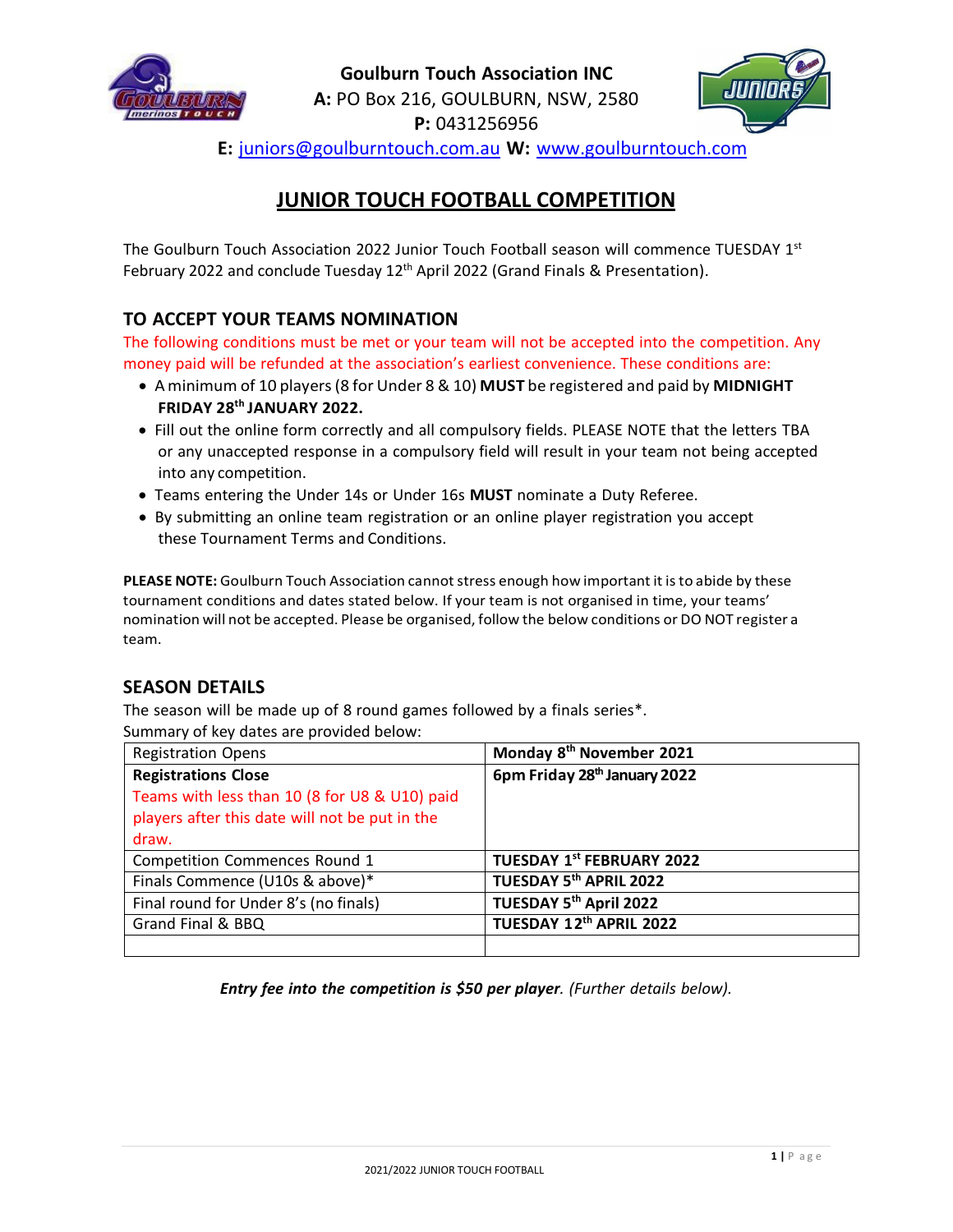### **COMPETITIONS**

The 2022 Junior Touch Football season will consist of both Boys and Girls teams with a Mixed Competition for the Under 8's. **All teams will play 6‐a‐side**. Further details on eligibility requirements for these competitions can be found in the Terms and Conditions on the following pages.

Following is a summary of the proposed competitions. Please note the age divisions and year of birth. This structure will exists for this competition only to avoid confusion with representative age groups.

#### **Under 8's.**

- YEAR OF BIRTH **2014 or after**
- Boys/Girls/Mixed.
- All teams will play 6‐a‐side.
- Played on 1/2 Field.
- Modified Rules & Ball

#### **Under 14's**

- YEAR OF BIRTH **2008/2009**
- Boys and Girls.
- All teams will play 6-a-side.

#### **Under 10's**

- 
- YEAR OF BIRTH **2012/2013**
- Boys and Girls
- All teams will play 6‐a‐side.
- Played on 1/2 Field.
- Modified Rules & Ball

#### **Under 16's**

#### • YEAR OF BIRTH **2006/2007**

- Boys and Girls.
- All teams will play 6-a-side.

#### **Under 12's**

- YEAR OF BIRTH **2010/2011**
- Boys and Girls.
- All teams will play 6-a-side.
	- Played on full Field
	- Full rules and full size ball

### **GTA RESERVES THE RIGHT TO PLACE ANY TEAM INTO ANY COMPETITION THAT GTA DEEM FIT.**

The competition draw will be available prior to the start of the competition and will detail the rounds, dates, times and teams playing. Copies of the draw will be available online. GTA **STRONGLY** suggest that you check the draw on the day you play. Please **DO NOT print the draw for the entire season**, as changes may need to bemade.

#### **ONLINE REGISTRATION**

All Registrations must be via the online registration system. To enter your team and register players, please go to the Touch Football Australia website https://profile.mysideline.com.au/register/ and follow the links on how to enter your team into a competition and how to register players into your team.

# **COMPETITION TERMS AND CONDITIONS**

#### **AGE & IDENTITY**

Players must be able to produce proof of age and identity, if required by the association.

### **TEAM REGISTRATION**

• Coaches/Managers/Organisers are to register their team online by filling out the online form correctly and filling in all compulsory fields. PLEASENOTE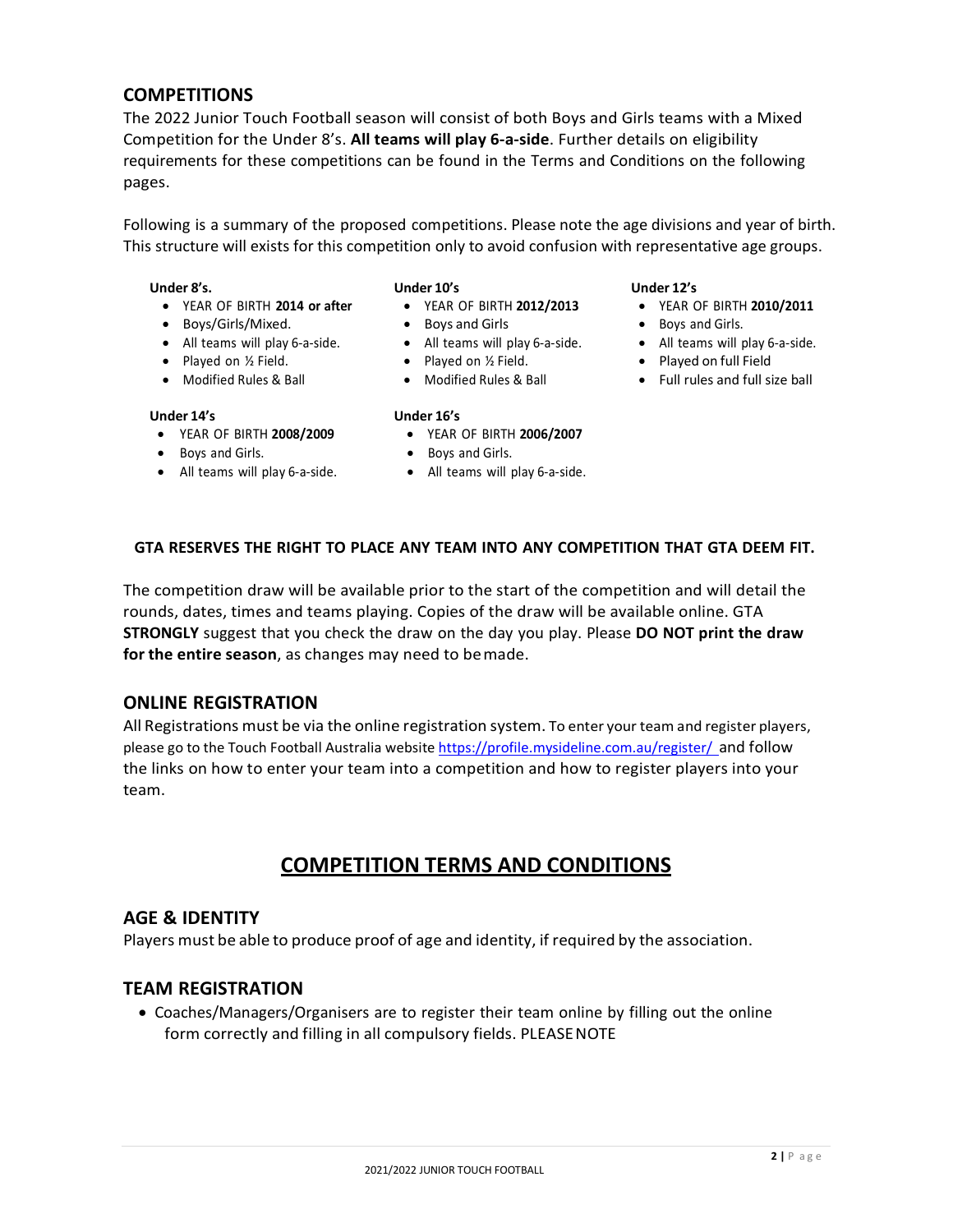- that the letters TBA or any unaccepted response in these fields will result in your team not being accepted into any competition.
- To register your team into a junior competition please click on REGISTER A TEAM.

# **PLAYER REGISTRATION**

- Players must complete the online registration to ensure eligibility to participate and for insurance purposes.
- To register playersinto a junior team you will need to know your team's name. Once you have the team name please click on the link PLAYER to register players.
- Unpaid players will not be able to take the field until they are registered and paid, NO EXCEPTIONS. Teams that play unregistered players will immediately lose competition points as a minimum and may face expulsion as determined by the Goulburn Touch Association Junior Committee.
- Teams must have a minimum of 10 (8 in Under 8s) and a maximum of 14 registered and paid players by midnight Friday 28<sup>th</sup> January 2022.
- New players MAY be accepted after round 4, but each case will be based on its merits andthe Goulburn Touch Association Junior Committee will make the final decision.
- Entry fee into the competition is \$50 per player
- Goulburn Touch accepts the Active Kids Vouchers as payment for the 2022 Season. At the end of the registration process you will have the opportunity to enter the voucher number is payment.
- Players cannot play with more than one team in any one division. However, if a player wishes to play in a higher division as well as the division they qualify for, they may seek exemption to this rule. The player must apply to the Goulburn Touch Association Junior Committee in writing prior to the commencement of the competition. Additional fees will apply.

# **TEAM SHEETS / INJURED PLAYERS**

- Sign-on sheets will be used to record who played for what team on the day.
- All players or the Team Manager must complete the sign-on sheet by providing the player number and signing next to the printed name.
- It is the team's responsibility (not the game referee) to ensure that the sign-on sheet is completed correctly at the start of each game.
- Injured players who are present at a game but do not play due to their injury may sign the sheet and in brackets write (injured).
- The injured players may coach or support their team. They must stand in their team's sub box or, provided that they are not in their playing uniform, stand 5 metres behind the dead ball line.
- These players fall under the control of the referee and may be sent from the playing area if they break the rules or the player's Code of Conduct.
- Failure to complete the sheet correctly may result in a breach notice being issued to your team.

#### **INJURIES**

• Any injury that occurs during the game *MUST* be reported by a Coach/Manager /Organiser/ Team Member after *the game* to the GTA clubhouse to ensure that the necessary forms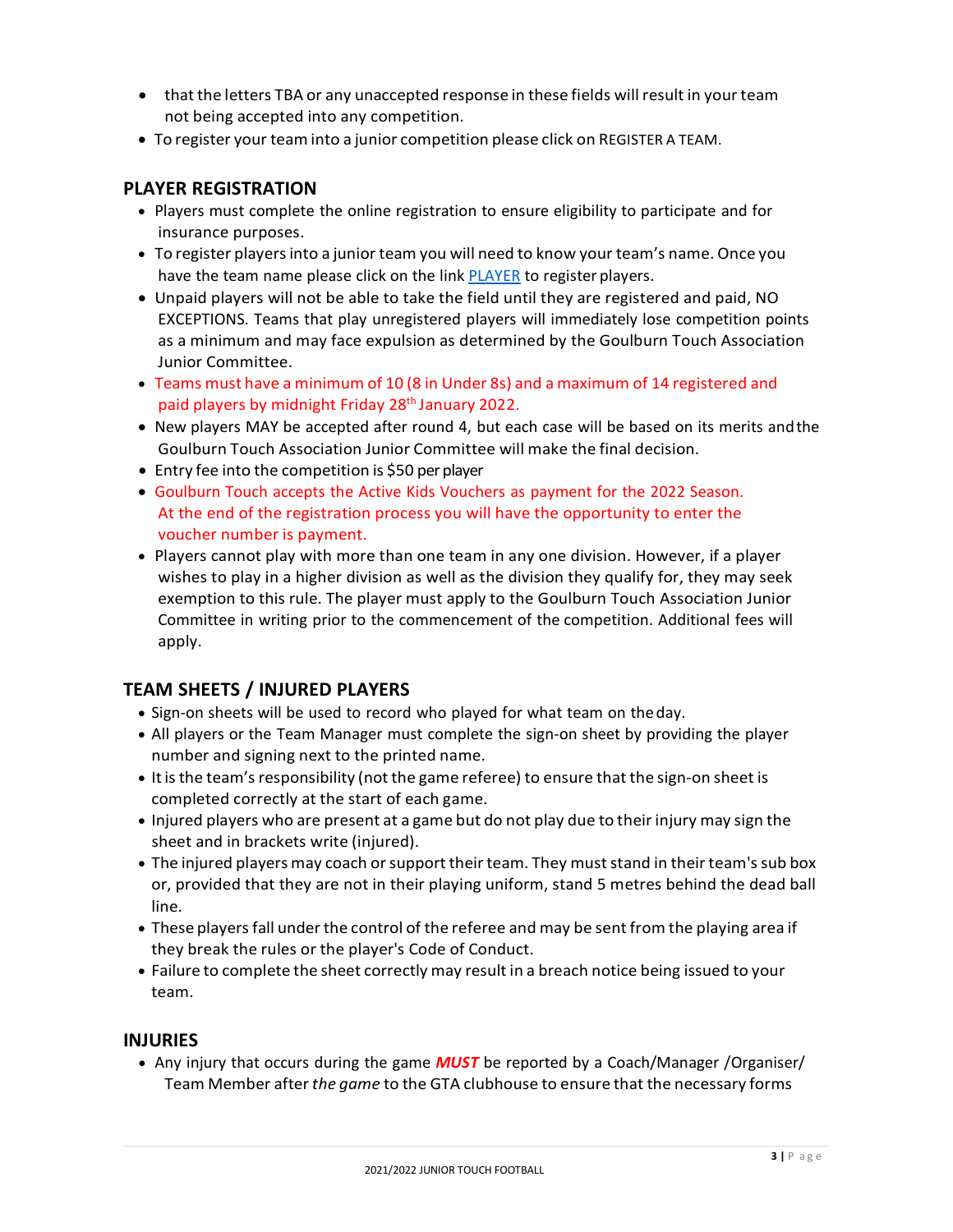are completed.

- First Aid is available on game day if players require any assistance. If a player is injured during the game, please let a GTA staff member know so they can assist.
- Goulburn Touch Association reserves the right to call an ambulance if deemed required.

# **PLAYING RULES**

All games are played according to the Touch Football Australia Playing Rules (8th Edition) and the amendments stated in these terms and conditions.

#### **Under 8's**

- Acting half CANNOT run with the ball.
- Defence cannot move up until the first receiver has the ball.
- If a player drops the ball, it is counted as a touch, and play resumes with a roll ball to the team in possession, unless it is the final touch.
- Mini ball will be used.
- All teams will receive medallions.
- Finals will NOT be played in the Under 8's.
- Coaches are allowed on the field for **ALL** Under 8's. They **MUST** stand behind their own team at **ALL** times and not interfere with either the referee or opposition. They **MUST** also wear closed shoes (thongs are not allowed).

#### **Under 10's**

- Defence cannot move up until the first receiver has the ball.
- Mod ball will be used.
- Coaches are allowed on the field for **ALL** Under 10's. They **MUST** stand behind their own team at **ALL** times and not interfere with either the referee or opposition. They **MUST** also wear closed shoes (thongs are not allowed)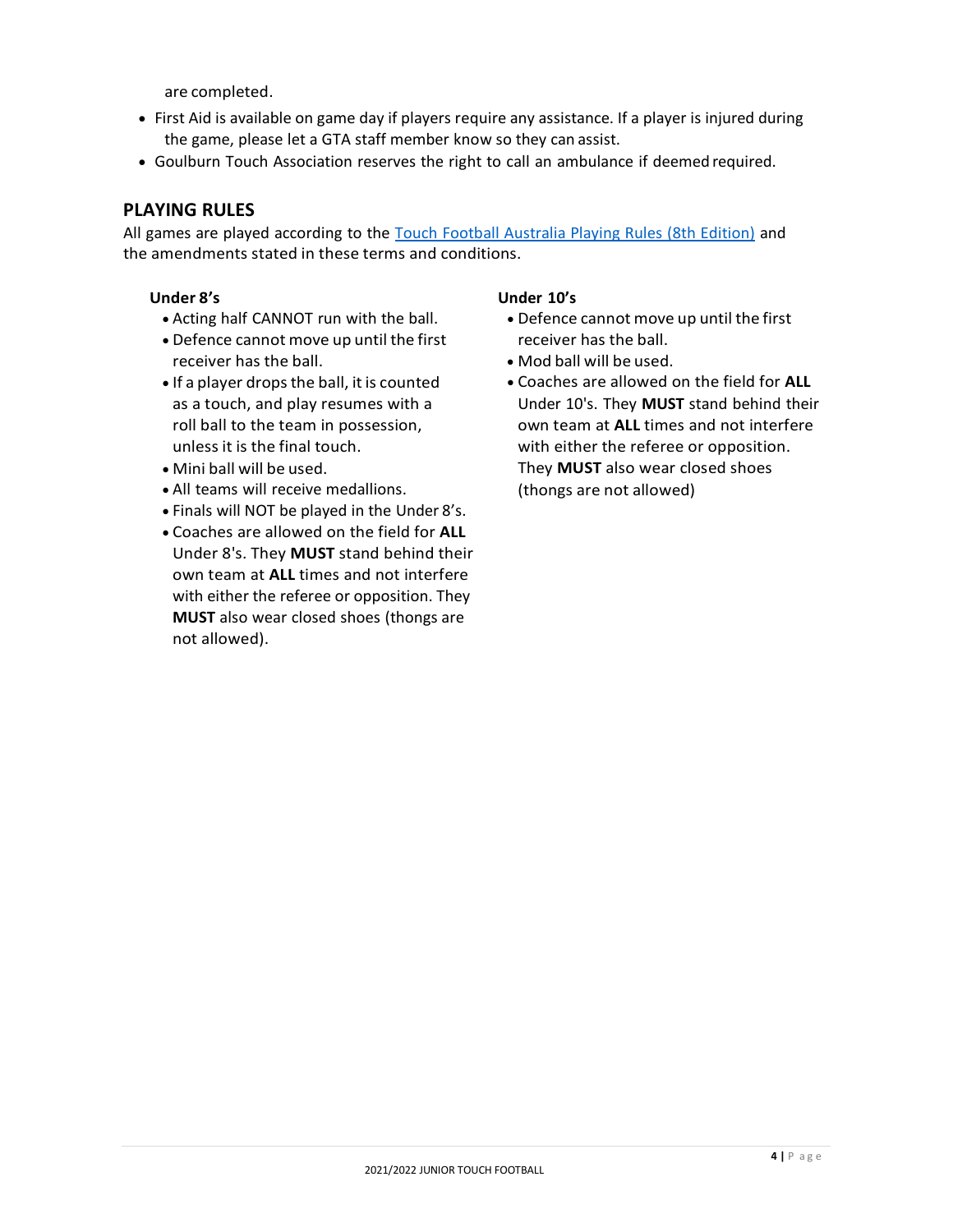*Coaches who interfere with play in any way will be asked to leave the field*.

# **CODE OF CONDUCT**

GTA has adopted the Touch Football Australia (TFA) Code of Ethics. It is a requirement that teams, players, officials and spectators abide by this code. This code can be found HERE. Anyone may be asked to leave the Touch Fields by a Goulburn Touch Representative if they are in breach of this code. Failure to do so will result in the game being stopped or cancelled until the offending person complies.

# **TEAM UNIFORMS**

- Team uniforms can be any colour except white. All players must wear matching shirts.
- With the exception of Under 8s, all shirts are to be numbered 1 through to 14 either on the back and/or both sleeves and clearly visible. *Taped and handwritten numbers are not acceptable.*
- Numbers must be unique (no two numbers to be the same)
- **All teams are to be correctly attired by Round 4.** Any player not in correct uniform as set out above will not be allowed to play.
- Players may not swap shirts during a game
- All players must wear socks and suitable footwear
- Shoes or boots with screw in studs are NOT acceptable. Moulded soles not more than 13mm in length are acceptable.
- For any new uniforms that are purchased for the season, GTA would like to see the GTA logo placed on the garment. For a copy of the GTA Logo please click HERE.

### **COACHES/MANAGERS/ORGANISERS**

- Coaches/Managers/Organisers, except for the Under 8's, and Under 10s, can only coach their team from the sub box. They are also permitted to stand 5 metres behind the dead ball line but may not talk to their team from this position.
- As per current NSW Legislation if you are the Coach, Manager or Organiser of a team and are not a parent or close relative of at least one of the players in the team, then you need to provide Goulburn Touch Association with your "Working with Children Check" number and date of birth prior to your team being able to play. Please refer to Working with Children Check.

### **DUTY REFEREE REQUIREMENTS**

- Each team in the Under 14's and Under 16's Competitions *MUST* nominate a duty referee for the season. They will be called upon at various times throughout the season.
- The Duty Referee should ideally hold a level 1 or higher refereeing accreditation. Courses will be run during or prior to each competition for all interested people.
- Failure to supply a duty referee will result in a loss of TWO(2) competition points, AND a player being removed from the team to complete duty the following week.
- Failure to comply with this on THREE (3) occasions could see the expulsion of the team from the competition.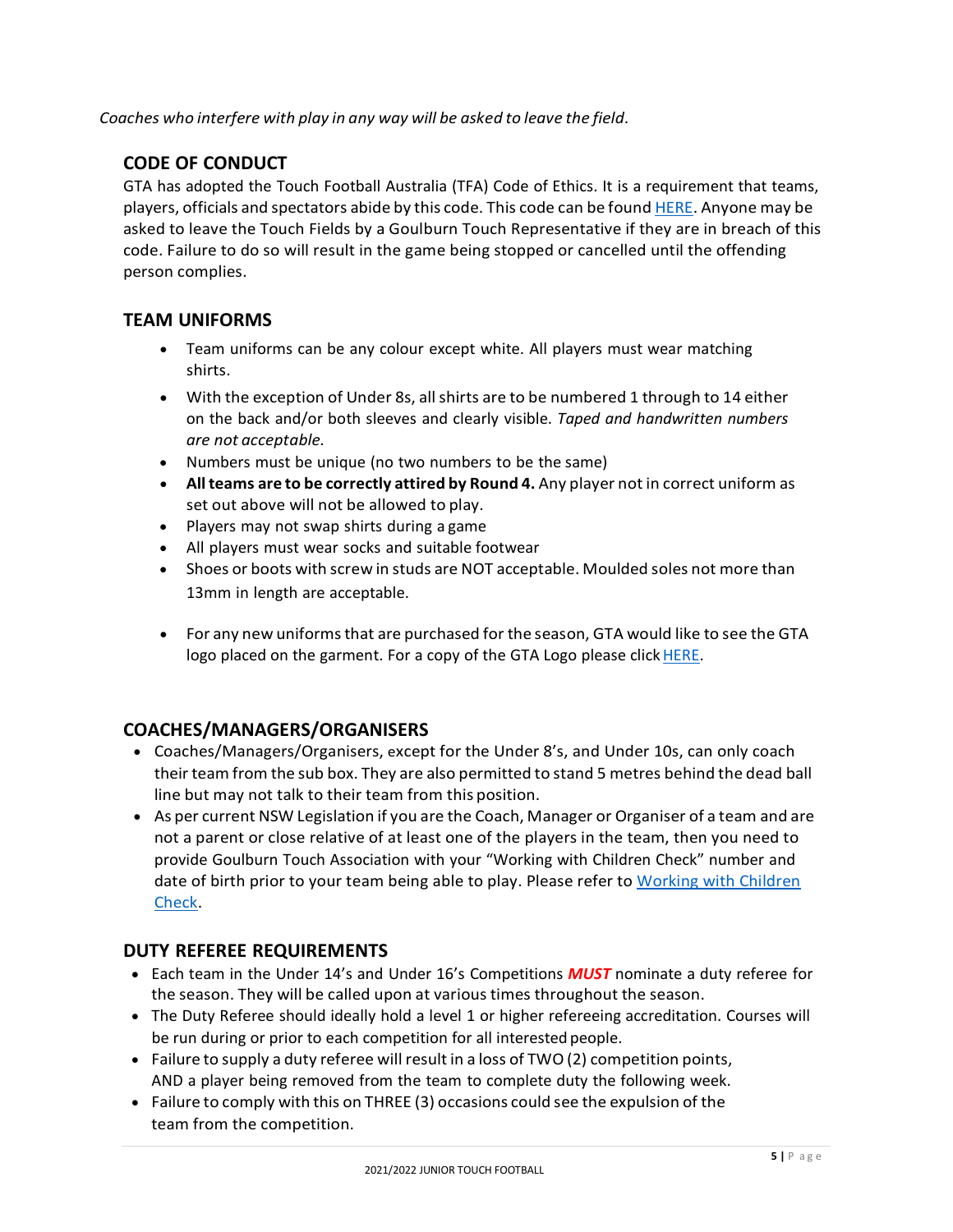- Teams who do not nominate a valid Duty Referee when registering the team will not be accepted into the competition.
- Any changes to the Duty Referee should be notified to Goulburn Touch Association ASAP.
- It is the duty referee's responsibility to sign the duty referee sheet.
- Duty referees are required to report to the Referees Room 5 minutes prior to the start of the game.
- Duty Referees are required to provide their own whistle and wear the fluro vestprovided.

# **REFEREES**

- The Competition Administrator will appoint available referees to games. Appointments of referees are solely at the discretion of the Competition Administrator.
- Qualified referees will be appointed games according to their qualifications and commitment.
- People wishing to become qualified referees should contact Goulburn Touch to obtain information on training courses.
- Referee payments are \$5 for Under 8's and 10's. \$10 for Under 12's, 14's and 16's.

# **BREACH NOTICES**

Breach notices will be issued when teams fail to comply with the Competition Terms and Conditions and will result in:

- The team forfeiting the game in which the breach occurred, or
- The breach being referred to the GTA Committee or Junior Committee possible further action.
- Multiple breaches may result in the team being removed from competition.

# **DEFERRED GAMES**

- Any team that has 3 or more players away at a representative touch tournament, or at a training session for that tournament, is entitled to defer any gamesscheduled during the period of that tournament or training session. The period includes travel to and from the tournament or training session.
- Games deferred due to representative commitments must be played at a reasonable time that is convenient to the opposing team. If the teams are unable to agree on a time and date, GTA will determine when the game is to be played.
- If you wish to defer a game due to representative commitments, you must inform the Competition Administrator (**in writing**) and the opposition team no later than 2 weeks before the date of the game.
- Teams wishing to defer for other reasons, or that have failed to comply with these conditions, can only do so with agreement of their opposition. The opposing team would then have to agree on an appropriate time and date for the game to be played.
- If an agreement cannot be reached, the game will be deemed as a forfeit. It will be the responsibility of the team requesting the deferment to find a referee for that game.
- The team that requests that a game be deferred must notify the Competition Administrator in writing of the date and time on which the game is to be played within four (4) weeks of the original date, or before the final series commences if this occurs within the four weeks. If notice of the new date and time is not given within this time, GTA will either nominate a date and time (for games deferred due to representative commitments) or declare the game a forfeit (for games deferred due to other reasons).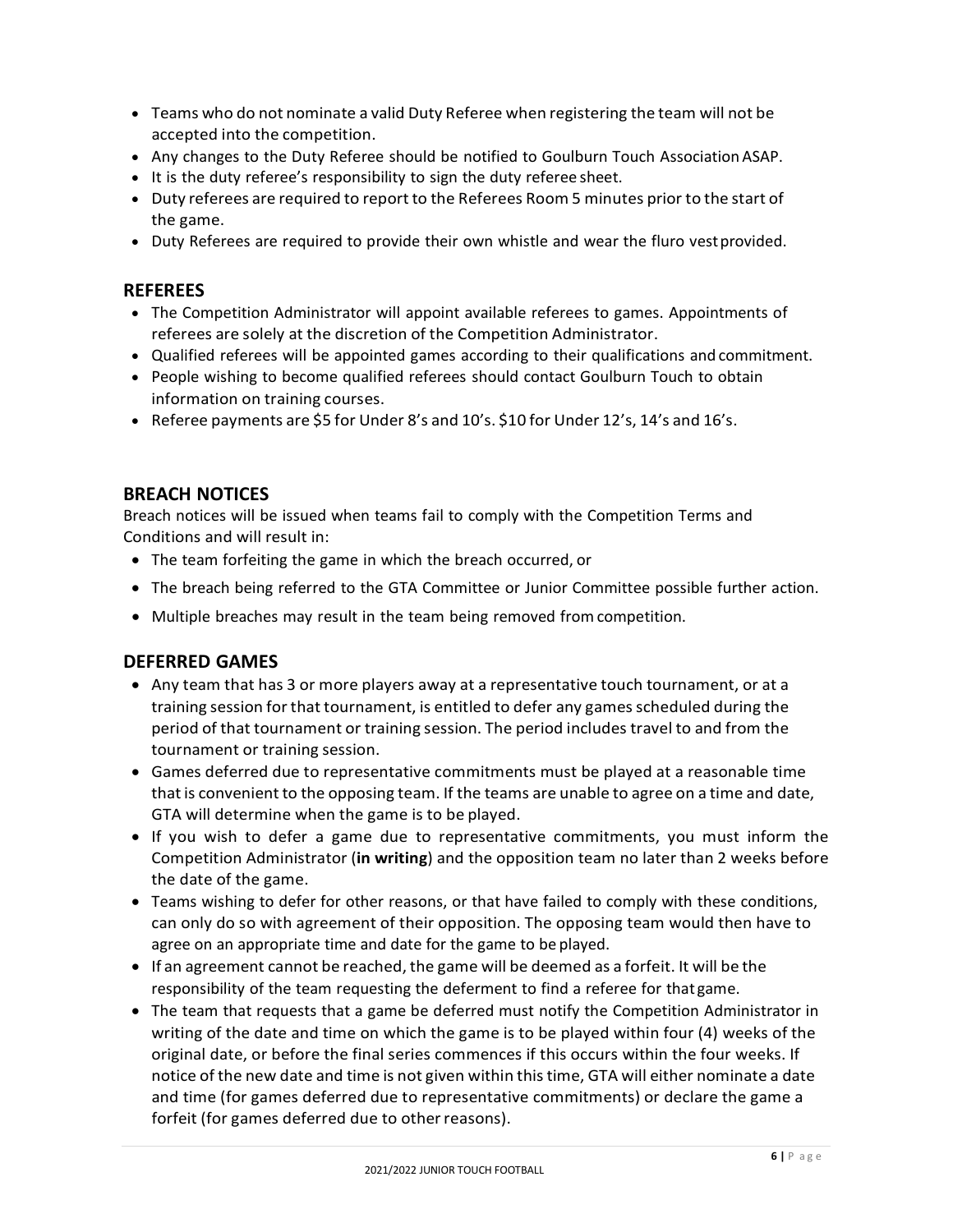# **FORFEITS**

If a team forfeits 3 games during the competition, the team may be removed from the draw. This includes forfeits that result from a Breach Notice.

# **SEND OFF'S**

- Any player sent from the field for the remainder of the game will receive an automatic two (2) match suspension in line with TFA Rule #17-3 (b), unless the Disciplinary Committee considers further action.
- Players who are *sent off for a period of time* are required to stand behind their opponent's score line until directed by the referee to return to the field of play. The player must remain in a non‐participant role for that period of time or risk further penalty.
- Should a game be stopped because there are insufficient players remaining on the field after any send-off, then the result of the game will be recorded as a (5 - nil) forfeit to the nonoffending team.
- Referees have control of all players and officials both on and off the field and in the area surrounding the field.
- GTA hasthe control of all players, officials and spectators both on and off the field and in the area surrounding the field.

# **JUDICIARY**

- Goulburn Touch Association have adopted the New South Wales Touch Association Disciplanary Policy. The Disciplanary Policy can be found **HERE** 
	- I. This policy isto be used by the Disciplinary Panel/Judiciary for all affiliated bodies of theNSWTA for offences assessed by the respective Chair of Disciplinary Panel/Judiciary or their nominee as being from Level 1 to Level 5 and carrying suspensions.
	- II. The aim of the policy is to aid in streamlining limiting the number of the Disciplinary Panel/Judiciary hearings that need to be heard by allowing the individual to accept the charge and penalty. If they choose to challenge the charge and elect to have the matter heard by the Disciplinary Panel/Judiciary the minimum penalty if found guilty his greater than a guilty acceptance.
- Should you be required to attend a Disciplinary Panel/Judiciary hearing, as either a player or witness, you will be advised in writing and expected to attend.
- All judiciary hearings within the GTA will take place on Thursday nights from7:00pm.

# **APPEALS**

Notice of the intent to appeal must be given in writing within 5 days of the relevant incident or hearing, and either:

- Emailed to: [juniors@goulburntouch.com.au](mailto:juniors@goulburntouch.com.au)
- Posted to: Goulburn Touch Association INC PO Box 2037, Goulburn NSW2650.
- Handed in to the Competition Administrator on the day of competition.

# **ADDITIONAL INFORMATION**

#### **WEBSITE, E‐MAIL, NOTICEBOARD AND OTHER MEDIA**

• Goulburn Touch Association utilises the website, Facebook page, and e-mail as its primary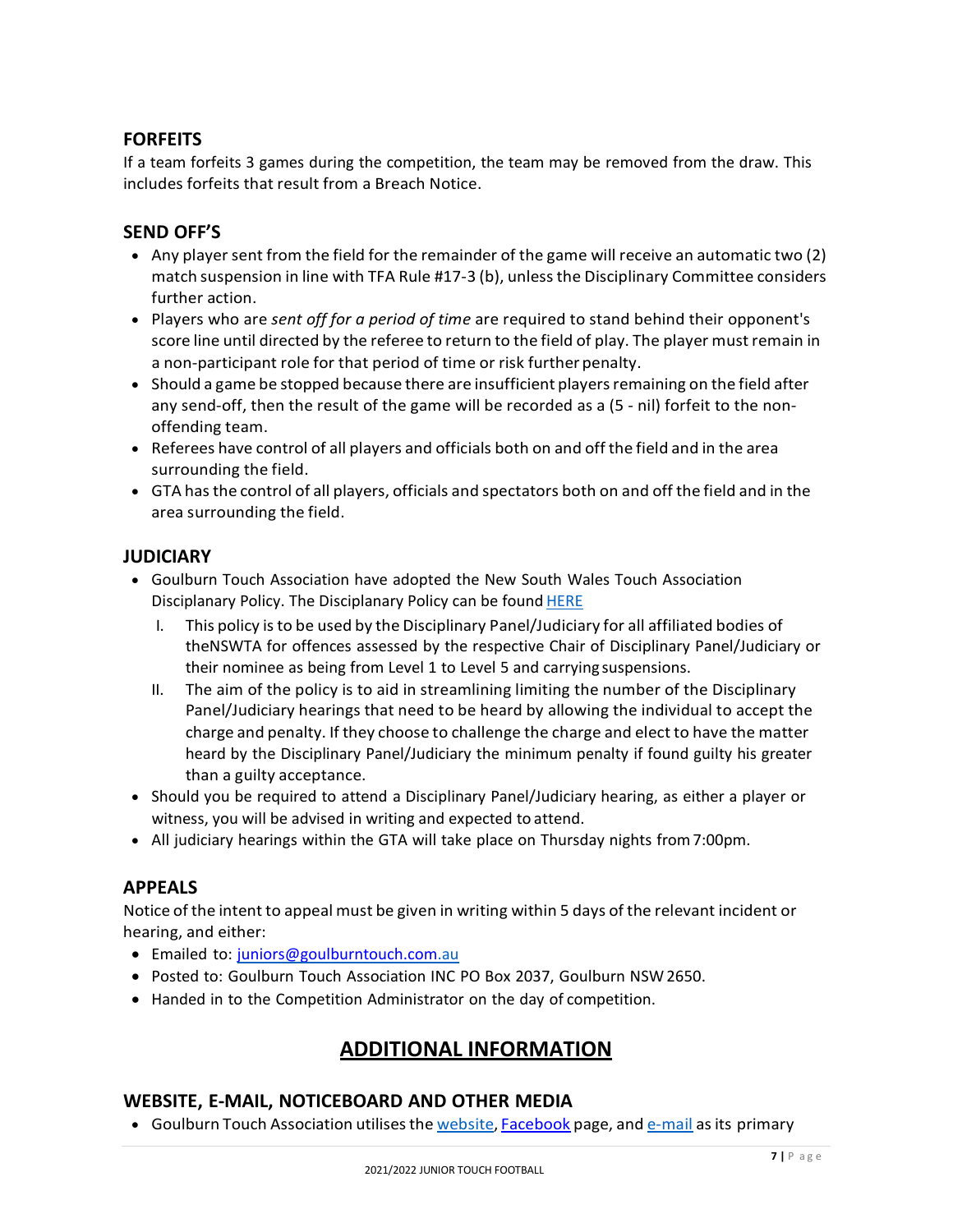source for providing information to players and teams. Please ensure that you check the website and Facebook regularly for updates.

- Regular e‐mails may be sent out to the Coaches/Managers/Organisers advising of wet weather, duty requirements and other competitions updates. Please ensure the **correct e‐ mail address** is provided at the time of registration in order to receive theseupdates.
- GTA takes no responsibility in what is printed, seen or heard in the media. It is your responsibility asteam representative to find out when you are scheduled to play. You can contact the Competition Administrator via phone or e‐mail if you have anyquestions.
- Other important information and copies of the draw will also be posted on the GTA Noticeboard, which is located near the canteen and entrance to the GTAclubrooms.

# **WET WEATHER**

- Games will only be called off when the Goulburn/Mulwaree Council or GTA regard conditions unfit for play.
- To check if games have been called off, please check the GTA Website or Facebook page. Please do not contact the Competition Administrator directly as it is difficult and costly to return calls.
- If games are cancelled due to wet weather a double header may be played the following week and changed to 20min touchdown turn around games.

# **COMPETITION POINT SCORE**

- Competition Points are awarded as follows:
	- Win 3 Points
	- Loss 1 Point
	- Draw 2 Points
	- Forfeit 0 Points
- Teams on equal points will be separated using the "for and against" method.
- Promotion and relegation of teams between divisions (if applicable) will be at the discretion of the Competition Administrator.

# **FIELDS**

All games will be played at Carr‐Confoy Oval, Goulburn.

### **THE BALL**

The Goulburn Touch Association will supply match balls for all games. New match balls may be purchased (approx. \$30.00 per ball) from Sportspower for training etc.

### **GAME TIMES**

- Game times are 5:00pm, 5:40pm, 6:30pm, and 7:15pm. Please check the draw for the time your team is scheduled to play.
- In the event of GTA needing to change the time of a game(s), GTA will, where possible, provide the Team Contact with 2 weeks' notice via e‐mail.
- All games are to start upon the siren sounding regardless of the number of players present. Team must have a minimum of 4 players to start the game.
- Teams that are unable to field the minimum number of players when the siren sounds to start the game will be penalised 1 touchdown for every minute the game is delayed. If, after 5 minutes, the team is still unable to field the minimum number of players they will forfeit the